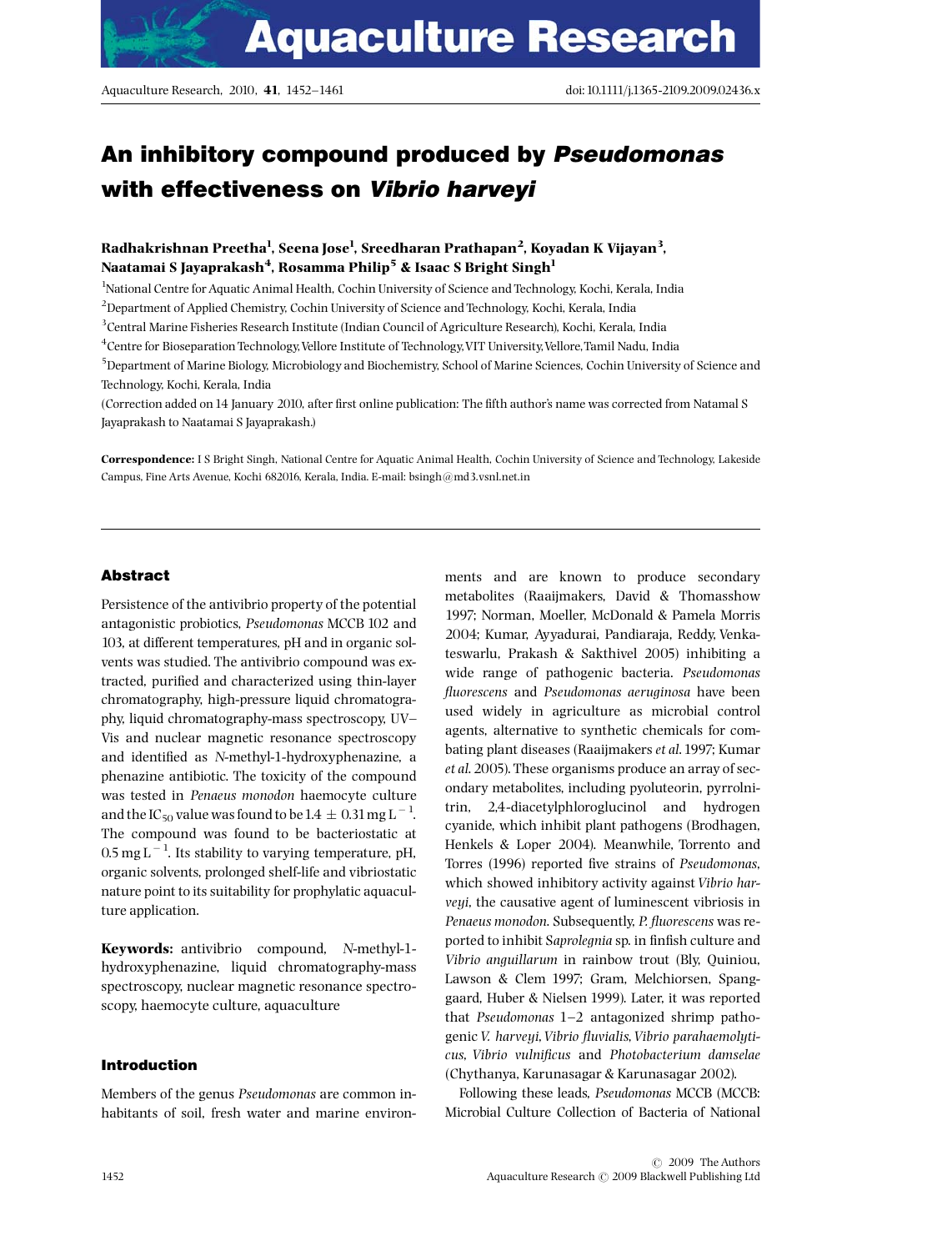Centre for Aquatic Animal Health) 102 and 103 (Jayaprakash 2005;Vijayan, Bright Singh, Jayaprakash, Alavandi, Somnath Pai & Preetha 2006) were isolated from brackishwater and foregut of shrimp in a growout system, respectively, both antagonistic to a range of vibrios such asV. harveyi,Vibrio alginolyticus,V. anguillarum, Vibrio proteolyticus, V. fluvialis, V. parahaemolyticus, Vibrio nereis, V. vulnificus, Vibrio mediterranei, Vibrio cholerae and Aeromonas spp. in shrimp and prawn culture systems. Considering the requirement of novel drugs in aquaculture in lieu of antibiotics, the inhibitory compounds produced by these isolates were identified, and the shelf-life,  $IC_{50}$  in shrimp haemocyte culture and the growth inhibition imposed by the compound inV. harveyi were determined.

#### Materials and methods

#### Organisms and their culture

Pseudomonas MCCB 102 and Pseudomonas MCCB 103, previously described by Vijayan et al. (2006) and Jayaprakash (2005) and with confirmation of their identity based on 16S rRNA gene sequence analysis (GenBank accession no. EF062514 and EF053508), were used to produce the antivibrio molecule. Pseudomonas MCCB 102 was isolated on ZoBell's Marine Agar 2216 E from routine water samples collected from the Muttukkadu brackish water lagoon situated about 35 km south of Chennai, India (Vijayan et al. 2006), and Pseudomonas MCCB 103 from the foregut of shrimp in a grow-out system off Cochin, Kerala (Jayaprakash 2005). These isolates formed part of the culture collection of the National Centre for Aquatic Animal Health (NCAAH), Cochin University of Science and Technology (CUSAT), India. Organisms were grown in ZoBell's marine broth 2216 E (peptone:  $10 g L^{-1}$ , yeast extract:  $1 g L^{-1}$ , sodium chloride:  $12.9 \text{ g L}^{-1}$ , pH 6.5 and incubation temperature: 25 °C for Pseudomonas MCCB 102 and peptone: 10 g L  $^{-1}$ , yeast extract: 1 g L  $^{-1}$ , sodium chloride: 5 g L  $^{-1}$ , pH 7.0 and incubation temperature: 25 °C for Pseudomonas MCCB 103). The cultures (3-5 days old) were centrifuged at  $10000 g$  at  $4 °C$  for 20 min, the supernatant was filtered through a series of filters including a glass microfibre filter ( $GF/C$ , Whatman, Kent, UK), a cellulose acetate membrane  $(0.45 \,\mu m;$  Millipore, Bedford, MA, USA) and a PVDF membrane  $(0.22 \mu m;$  Millipore) and used for further analysis.

#### Antagonism assay of cell-free supernatant

The cell-free supernatant after each treatment was used for an antagonism assay towards pathogenic

V. harveyi MCCB 111, the target bacterial culture obtained from the culture collection of NCAAH, CUSAT. The identity of the pathogen was confirmed following Oliver (1982) and based on 16S rRNA gene sequence analysis (GenBank accession no. EU404191). The culture grown on ZoBell's Marine Agar slants (prepared in seawater of salinity 20 ppt) was harvested in saline  $(2\% \text{ sodium chloride}, \text{w/v})$  and optical density was adjusted to 1.5 at  $A_{600}$ , and 500 µL was inoculated onto ZoBell's Marine agar 2216 E plates with the same composition. The optical density of the cell suspension used for seeding the plates was maintained constant throughout the experiment. Aliquots of the superna $t$ ant (20  $\mu$ L) from the Pseudomonas culture after each treatment were spotted onto sterile filter paper discs of 1mm thickness and 5 mm diameter, were placed on ZoBell's Marine 2216 E plates seeded withV. harveyi MCCB 111 and the activity was measured after 18 h of incubation (at  $28 \degree C$ ) by measuring the inhibition zone (Jayaprakash, Pai, Anas, Preetha, Philip & Singh 2005).

## Heat and pH stability of the inhibitory compound in the cell-free supernatants

Heat sensitivity of the inhibitory substance was tested by heating the cell-free supernatant of Pseudomonas MCCB<sub>102</sub> and Pseudomonas MCCB<sub>103</sub> in a water bath for 30 min at 60, 80 and 100 $^{\circ}$ C, and autoclaving for 15 min at 121 °C. Each of the treated and untreated supernatants was tested for antagonistic activity against V. harveyi MCCB 111 using the disc diffusion method as described earlier. pH stability was tested by adjusting the pH of the filter-sterilized supernatant to 2, 4, 6, 8 and 10 using  $1 \text{ mol L}^{-1}$  HCl and  $1 \text{ mol L}^{-1}$ NaOH, with the help of a pH meter, and incubating for 2 h. The pH was subsequently readjusted to 7.0 and the activity was tested against V. harveyi MCCB 111 as described above. The control consisted of a cellfree supernatant with its pH adjusted to 7.0.

#### Shelf-life of cell-free supernatants

Cell-free supernatants were stored at room temperature (28  $\pm$  0.5), 4 and  $-$  20 °C for 12 months and tested for antagonistic activity against V. harveyi MCCB 111 at regular intervals using the disc diffusion assay.

# Identification of the inhibitory compound against V. harveyi

Solvent extraction was performed using 1-butanol, ethyl acetate, dichloromethane, chloroform and hex-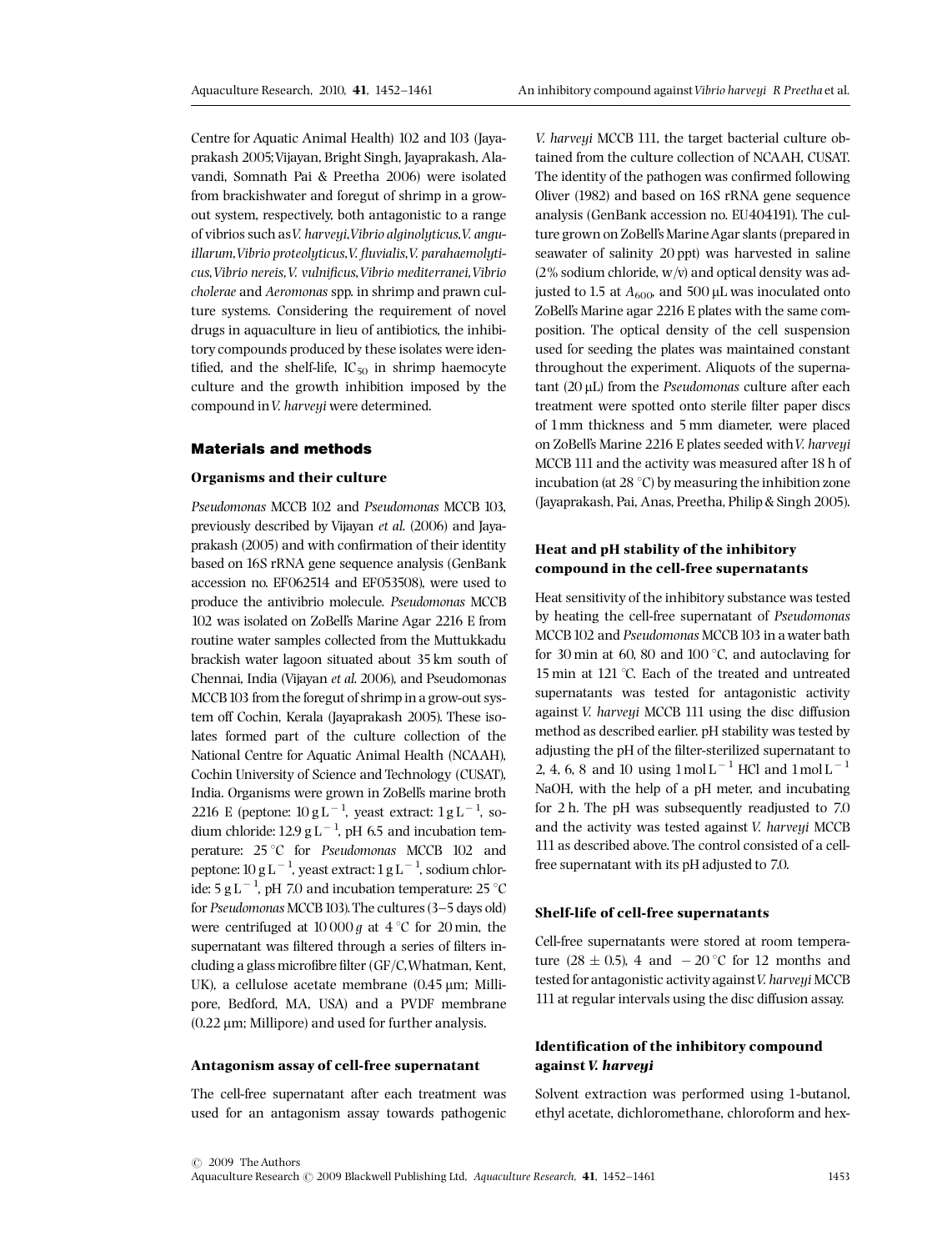ane with the cell-free supernatant of Pseudomonas MCCB 102 and MCCB 103 at a 1:1 ratio for 10 min. The solvent layer pipetted out was impregnated onto sterile filter paper discs to obtain 40 µL per disc and dried in a vacuum desiccator at room temperature for 24 h, and the inhibitory activity was tested on V. harveui with discs held with solvents alone as the control. Halo zones were measured after 18-24 h of incubation as described above. The culture supernatant left over after solvent extraction was also checked for inhibitory activity. With chloroform extraction, the fraction with blue colouration alone exhibited an antivibrio property, and based on previous reports, we assumed that the blue pigments of the culture under study were phenazine derivatives (Fernandez & Pizarro 1997). To extract the phenazine compound, 5 mL of culture supernatant was treated with 2 mL chloroform acidified with 1 mL 0.1 N HCl (Chang & Blackwood 1969). The phenazine compound was quantified by measuring absorbance at 520 nm, multiplying with 17.072 and expressed in  $\mu$ g mL<sup> $-1$ </sup> (Essar, Eberly, Hadero & Crawford 1990).

For thin-layer chromatographic separation of the inhibitory compound, the filter-sterilized supernatant was concentrated by vacuum rotary evaporation and run on TLC plates (silica gel G, 0.2 mm thickness) with different solvent systems such as: (a) 4,1-butanol:1 acetic acid:1 water (Wright 1998), (b) 1 chloroform:1 methanol (Knight, Hartman, Hartman & Young 1979) and (c) 3 ethyl acetate:2 acetic acid:1 water (Knight et al. 1979). Visible spots from the TLC plates were scraped off and dissolved in double-distilled water and centrifuged at 10 000  $q$  for 15 min at 4  $\degree$ C and inhibitory activity was tested by disc diffusion, and the corresponding  $R_f$  values were determined. Parallel TLC plates were run and were observed under a UV transilluminator, sprayed with reagents such as ninhydrin (Knight et al.1979), phenolite and iron reagent (Cox & Graham 1979) and kept in iodine vapour (Austin & Billaud 1990). Subsequently, on determining the active fraction, preparative TLC plates (0.5 mm thickness), with silica gel G as the sorbent, were used for generating sufficient quantity of the inhibitory compound for further analysis. The solubility of the bioactive compound was tested in water, methanol, ethanol, 1-propanol and acetone, and the inhibitory activity was examined following the disc diffusion method.

The silica gel G-purified fraction was subjected to high-pressure liquid chromatography (HPLC) analysis according to Fernandez and Pizarro (1997) on a Merck-Hitachi L6200 (Darmstradt, Germany) instrument fitted with a  $250 \times 4.6$  mm ODS column and a UV detector tuned to 280 nm with the help of Multi SHM manager software. A gradient method was used for eluting samples using solvent systems A and B. Solvent A was water-trifluroacetic acid (100:0.04,  $v/v$ ) and solvent B was acetonitrile-watertrifluoroacetic acid  $(90:10:0.04, v/v/v)$ . Authentic N-methyl-1-hydroxyphenazine (ColourYour Enzymes, Kingston, ON, Canada), a phenazine compound produced by Pseudomonas, was used as the standard because the activity of the chloroform-extracted compound was at a neutral pH and the active spots that appeared were blue on thin-layer chromatography plates, both being the characteristic properties of N-methyl-1-hydroxyphenazine (Chang & Blackwood 1969; Knight et al.1979).

The same fraction was subjected to gas chromatography/mass spectrometric analysis along with the authentic sample of N-methyl-1-hydroxyphenazine on a Varion 1200 gas chromatography/quadrupole mass spectrometer. Liquid chromatography-mass spectroscopy (LC-MS) analysis of these samples was carried out on an Esquire 3000 plus ESI (Bruker Daltonics, Billerica, MA, USA) with Agilent 1100 series HPLC (Wilmington, DE, USA).

Subsequently, the UV-Vis-NIR spectra of the purified compound in different solvents such as chloroform, methanol and dichloromethane were generated on a Varian Cary 500 UV-Vis-NIR spectrophotometer (Mulgrave, Australia) (Fernandez & Pizarro 1997). Afterwards, the nuclear magnetic resonance ( 1 H NMR) spectra of the inhibitory compound were recorded on a Bruker AMX 400 High-resolution multinuclear FT-NMR spectrometer (Fallender, Switzerland) operating at  $400$  MHz. CDCl<sub>3</sub> was used as the solvent and tetramethylsilane was used as the internal standard.

# Demonstration of the antivibrio property in vitro

An inhibitory compound was added to 18-h-old V. har*veyi* culture (10<sup>3</sup> cells mL<sup> $-1$ </sup>) in a 96-well microplate to obtain ¢nal concentrations of 0,0.05,0.1,0.5,1.0,2.0 and  $3.0 \text{ mg L}^{-1}$ . Quadruplicates were obtained for each concentration. The growth of V. harveyi was measured from absorbance at 600 nm in a microplate reader (Tecan InfiniteTm, A-5082 Grödig/Salzburg, Austria) for 0–24 h at an interval of 6 h. After 24 h,  $100 \mu$ L of the culture from each concentration, in duplicate, was plated onto ZoBell's agar (Himedia, Mumbai, India), incubated at 28  $\degree$ C for 48 h and the total plate count was determined.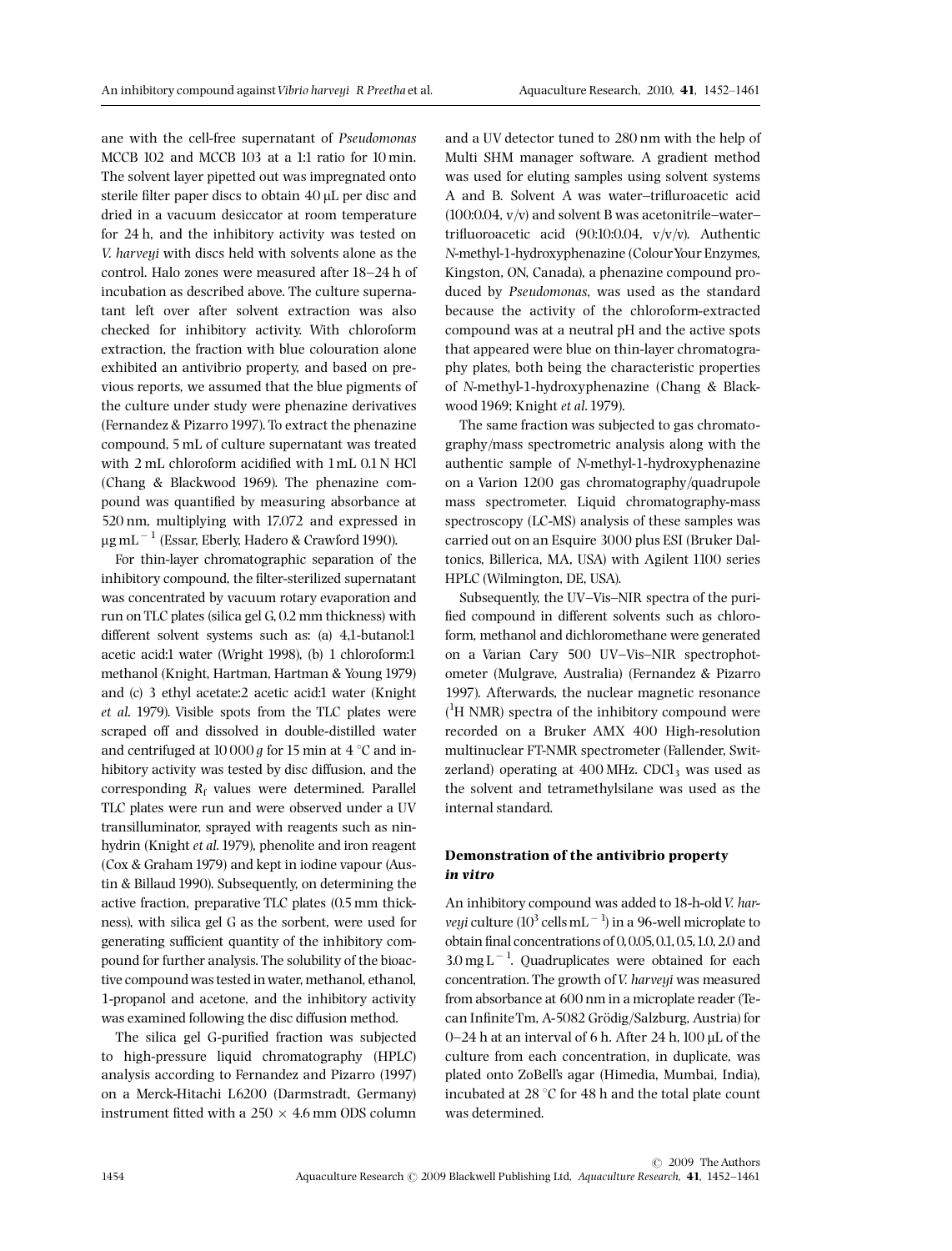# Determination of  $IC_{50}$  of the antivibrio compound in P. monodon haemocyte culture

Specific pathogen-free for the white spot syndrome virus P. monodon shrimps maintained in the organic recirculation system weighing  $8-12$  g were ice killed. surface sterilized with sodium hypochlorite solution  $(800 \,\mathrm{mg}\,\mathrm{L}^{-1})$  and 70% ethanol and washed in autoclaved seawater of salinity 15 ppt. The haemolymph was withdrawn aseptically from the rostral sinus with a capillary tube containing an anticoagulant (Tris HCl 0.01M, sucrose 0.25 M, trisodium citrate 0.1M; pH 7.6) and transferred to culture medium, without separating haemocytes. The medium used was Leibovitz-15 at double strength (Sigma, Aldrich, St Louis, MO, USA) with 2% glucose, MEM vitamins  $(1 \times)$ , tryptose phosphate broth  $(2.95 \text{ g L}^{-1})$ , N-phenylthiourea (0.2 mM), 20% FBS, 0.06  $\mu$ g mL<sup>-1</sup> chloramphenicol,  $100 \mu g \text{ mL}^{-1}$  streptomycin and  $100 \text{ IU}$  $mL^{-1}$  penicillin. The haemolymph was diluted to obtain  $5 \times 10^5$  cells mL<sup>-1</sup> in medium and 200 µL was dispensed into each well of 96-well plates and incubated at  $25^{\circ}$ C for 12 h. The antivibrio compound, extracted from cell-free supernatant with chloroform, was vacuum dried, dissolved in  $2 \times L$ -15 medium and different concentrations ranging from 0 to  $14 \text{ mg L}^{-1}$  were added to the wells with replicates for each concentration. Cells in growth medium without the addition of the inhibitory compound were kept as negative control. After 14 h of incubation 3-(4,5-dimethylthiazol-2-yl)-2,5-diphenyl tetrazolium bromide (MTT assay) was performed. The assay is a colorimetric method based on the determination of cell viability utilizing the reaction of a tetrazolium salt, MTT, with the mitochondria of metabolically active cells. The reduction of the tetrazolium salt by nicotinamide adeninie dinucleotide dehydrgenase and nicotinamide adeninie dinucleotide phosphate dehydrgenase within the cells produces insoluble purple formazan crystals, which are later solubilized, yielding a purple-coloured solution (Mosmann 1983). For the assay, the medium was replaced and  $50 \mu L$  of MTT (Sigma) solution  $(5 \text{ mg} \text{ mL}^{-1} \text{ in PBS}; 720 \text{ mOsm})$  was added to each well and incubated for 5 h in the dark. Control for the assay consisted of medium alone with MTT added. After incubation, the medium was removed and MTT-formazan crystals were dissolved in 200 µL dimethylsulphoxide. Absorbance was recorded immediately at 570 nm in a microplate reader (Tecan Infinite Tm). The percentage of inhibited haemocytes at each concentration of the antivibrio compound was calculated to plot the graph. This calculation was performed based on the formula: percentage inhibition of haemocytes  $= [100 - (a<sub>ver</sub>ae<sub>1</sub>)]$ absorbance (MTT assay) of haemocytes at a particular concentration of the compound/average absorbance of control haemocytes without the compound)  $\times$  100)]. Probit analysis of the data was performed.

## **Results**

The cell-free supernatants of Pseudomonas MCCB 102 MCCB 103 did not show any significant difference  $(P > 0.05)$  in inhibitory activity to *V. harveyi* MCCB 111 on exposing to temperatures of 60, 80 and  $100\degree C$  (Table 1). However, a significant reduction  $(P<0.05)$  was observed after autoclaving for 15 min

Table 1 Effect of temperature, pH and solvent extraction on the antivibrio property of the cell-free supernatants of Pseudomonas MCCB 102 and Pseudomonas MCCB 103

|                                                               | <b>Antagonistic cultures</b>                                          |                                                                      |  |  |  |
|---------------------------------------------------------------|-----------------------------------------------------------------------|----------------------------------------------------------------------|--|--|--|
| <b>Treatments</b>                                             | Pseudomonas<br><b>MCCB 102</b><br>(diameter of the<br>halozone in mm) | Pseudomonas<br><b>MCCB103</b><br>(diameter of the<br>halozone in mm) |  |  |  |
| Exposure of the cell-free supernatant to varying temperature  |                                                                       |                                                                      |  |  |  |
| 60 °C (30 min)                                                | $15 \pm 0.82$                                                         | $13.75 + 1.23$                                                       |  |  |  |
| 80 °C (30 min)                                                | $15 \pm 0.5$                                                          | $13.25 \pm 0.96$                                                     |  |  |  |
| 100 °C (30 min)                                               | 14.5 $\pm$ 0.58                                                       | $12.5 + 0.58$                                                        |  |  |  |
| 121 °C/15lb                                                   | $13 + 0.82^*$                                                         | $10.75 + 0.5^*$                                                      |  |  |  |
| (20 min)                                                      |                                                                       |                                                                      |  |  |  |
| Control                                                       | $15.5 + 0.58$                                                         | $13.75 + 1.26$                                                       |  |  |  |
|                                                               | Exposure of the cell-free supernatant to varying pH                   |                                                                      |  |  |  |
| $\overline{2}$                                                | $12.25 + 1.71$                                                        | $14.5 + 1$                                                           |  |  |  |
| 4                                                             | $11 + 1.71$                                                           | $14.75 + 0.5$                                                        |  |  |  |
| 6                                                             | $12 + 0$                                                              | $13.5 + 1$                                                           |  |  |  |
| 8                                                             | $11.5 \pm 0.96$                                                       | $13.75 \pm 0.5$                                                      |  |  |  |
| 10                                                            | $11.5 \pm 0.58$                                                       | $13.75 \pm 1.26$                                                     |  |  |  |
| Control                                                       | $11.5 + 0.58$                                                         | $13.75 + 1.26$                                                       |  |  |  |
| Extraction of the cell-free supernatant in different solvents |                                                                       |                                                                      |  |  |  |
| Chloroform                                                    | $11.5 \pm 1***$                                                       | $9.25 \pm 0.96***$                                                   |  |  |  |
| Dichloromethane                                               | $10.75 \pm 0.5$                                                       | $8 + 0$                                                              |  |  |  |
| N-butanol                                                     | $10.75 \pm 0.5$                                                       | $8.75 + 0.96$                                                        |  |  |  |
| Ethyl acetate                                                 | Nil                                                                   | Nil                                                                  |  |  |  |
| Hexane                                                        | Nil                                                                   | Nil                                                                  |  |  |  |
| Control (solvent<br>alone) <sup>+</sup>                       | Nil                                                                   | Nil                                                                  |  |  |  |

\*Significantly  $(P<0.05)$  lower in activity compared with that of the control.

\*\*Significantly  $(P<0.05)$  higher in activity compared with that of the control.

†Control was kept for each solvent shown above.

MCCB, Microbial Culture Collection of Bacteria of National Centre for Aquatic Animal Health.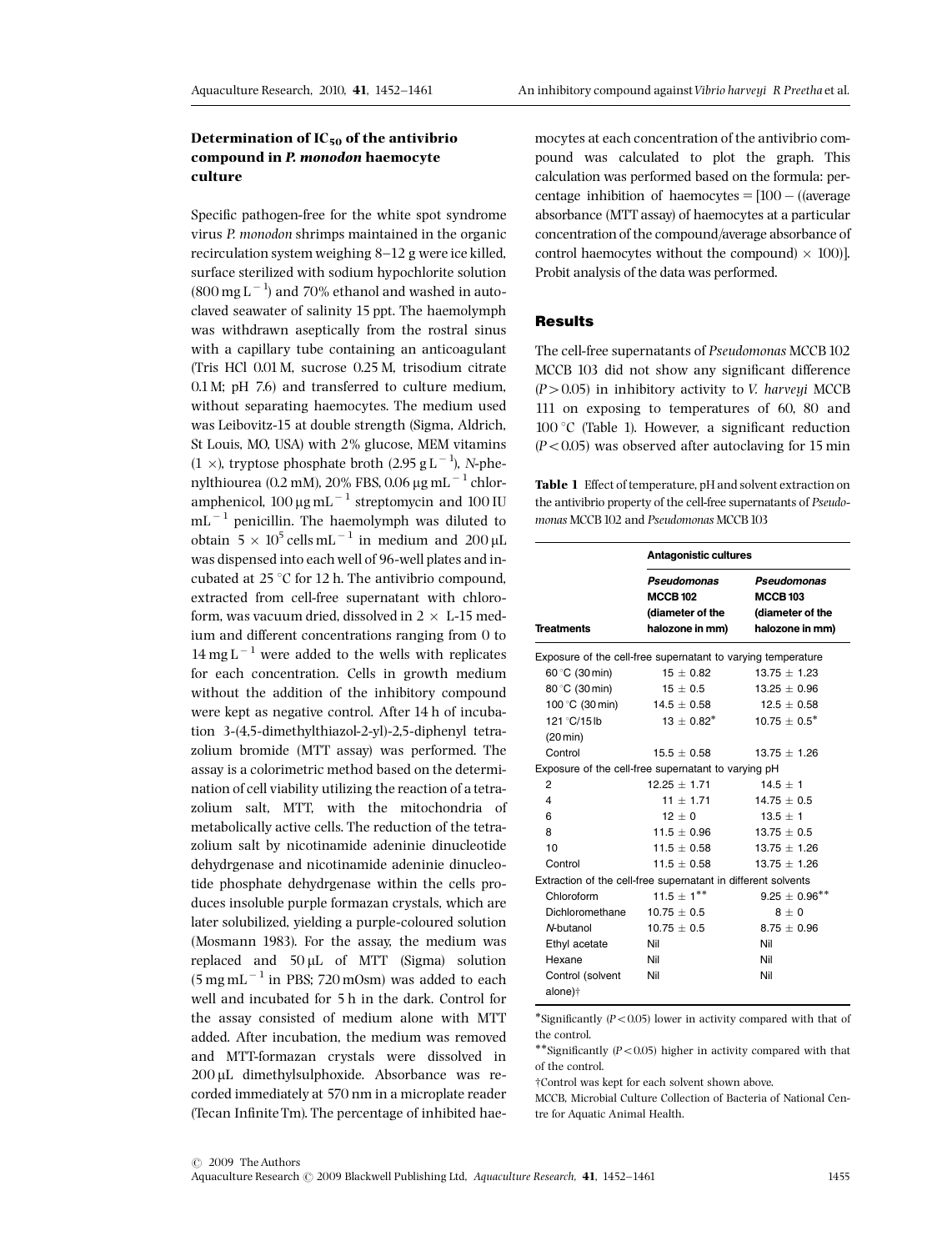

Figure 1 Shelf-life of cell-free supernatants of Pseudomonas MCCB 102 (a) and Pseudomonas MCCB 103 (b). MCCB, Microbial Culture Collection of Bacteria of National Centre for Aquatic Animal Health.

**Table 2**  $R_f$  value of antivibrio compound in different solvent systems

|                                | $R_t$ value of antivibrio compound in different<br>solvent systems                 |                                                |                                                                                           |  |
|--------------------------------|------------------------------------------------------------------------------------|------------------------------------------------|-------------------------------------------------------------------------------------------|--|
| Antagonistic<br>cultures       | Solvent system Solvent<br>A [1-butanol-<br>acetic acid-<br>water (4:1:1,<br>v/v/v] | system B<br>methanol (1:1, acid-water<br>v/v)1 | <b>Solvent system</b><br>C [ethyl<br><b>Tchloroform-</b> acetate-acetic<br>(3:2:1, v/v/v) |  |
| Pseudomonas<br><b>MCCB 102</b> | $0.35 + 0.06$                                                                      | $0.57 + 0.04$                                  | $0.25 + 0.02$                                                                             |  |
| Pseudomonas<br><b>MCCB 103</b> | $0.37 + 0.005$                                                                     | $0.61 + 0.05$                                  | $0.25 + 0.01$                                                                             |  |

MCCB, Microbial Culture Collection of Bacteria of National Centre for Aquatic Animal Health.

at 121  $\degree$ C. On exposing the culture supernatant to pH 2, 4, 6, 8 and 10, the antagonistic activity remained unaltered compared with that of the control (Table1).

On storage at  $-20$  and  $4^{\circ}$ C, the inhibitory activity of the culture supernatant could be retained for 12 months, after which a slow decrease was observed. Meanwhile, at room temperature, the activity was found to be considerably declined after 4 months (Fig.1).

The inhibitory compound could be extracted to 1-butanol, dichloromethane and chloroform having the highest activity recorded in chloroform (Table 1). The inhibitory property was detected in chloroform only when extracted at a neutral pH. The supernatant at neutral pH after chloroform extraction did not show any inhibitory action.

OnTLC separation of the inhibitory compound, the blue-coloured spots (dark pink in an acidic condition) alone showed an inhibitory property, with  $R_f$  values as shown in Table 2.

In HPLC, the retention time (RT value) of the inhibitory compound of Pseudomonas MCCB 102 was 31.6 min and that of Pseudomonas MCCB 103 was 31.4 min (Fig. 2), respectively, identical (within acceptable limits) to the RT of the N-methyl-1-hydroxyphenazine standard (30.8 min).

GC-MS analysis of the active compounds did not yield dependable data. However, LC-MS of the active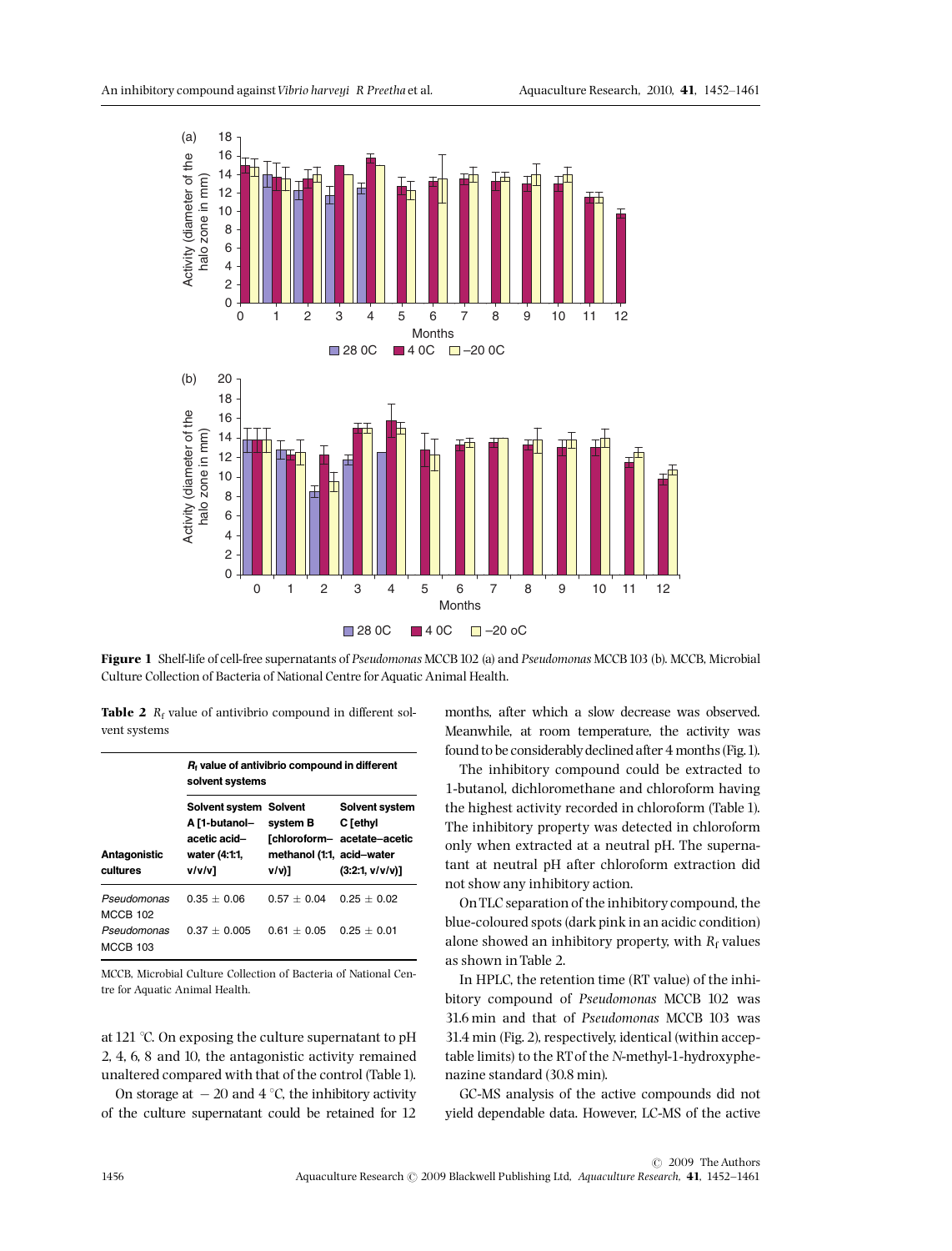

Figure 2 High-pressure liquid chromatography analysis of antivibrio compounds from Pseudomonas MCCB 102 (a), Pseudomonas MCCB103 (b) and N-methyl-1- hydroxyphenazine standard (c). MCCB, Microbial Culture Collection of Bacteria of National Centre for Aquatic Animal Health.



Figure 3 Liquid chromatograms of the antivibrio compounds from Pseudomonas MCCB 102 (a) and Pseudomonas MCCB 103 (b). MCCB, Microbial Culture Collection of Bacteria of National Centre for Aquatic Animal Health.

fraction and N-methyl-1-hydroxyphenazine standard exhibited an identical retention time (12.5 min) (Fig. 3). Further analysis of this peak by mass spectroscopy demonstrated a protonated molecular ion at  $m/z$ 

211 (Fig.4). Absorption maxima of the inhibitory compounds in solvents such as chloroform, 0.1N HCl, methanol and dichloromethane (Table 3) confirmed the uniformity of the compounds in the supernatants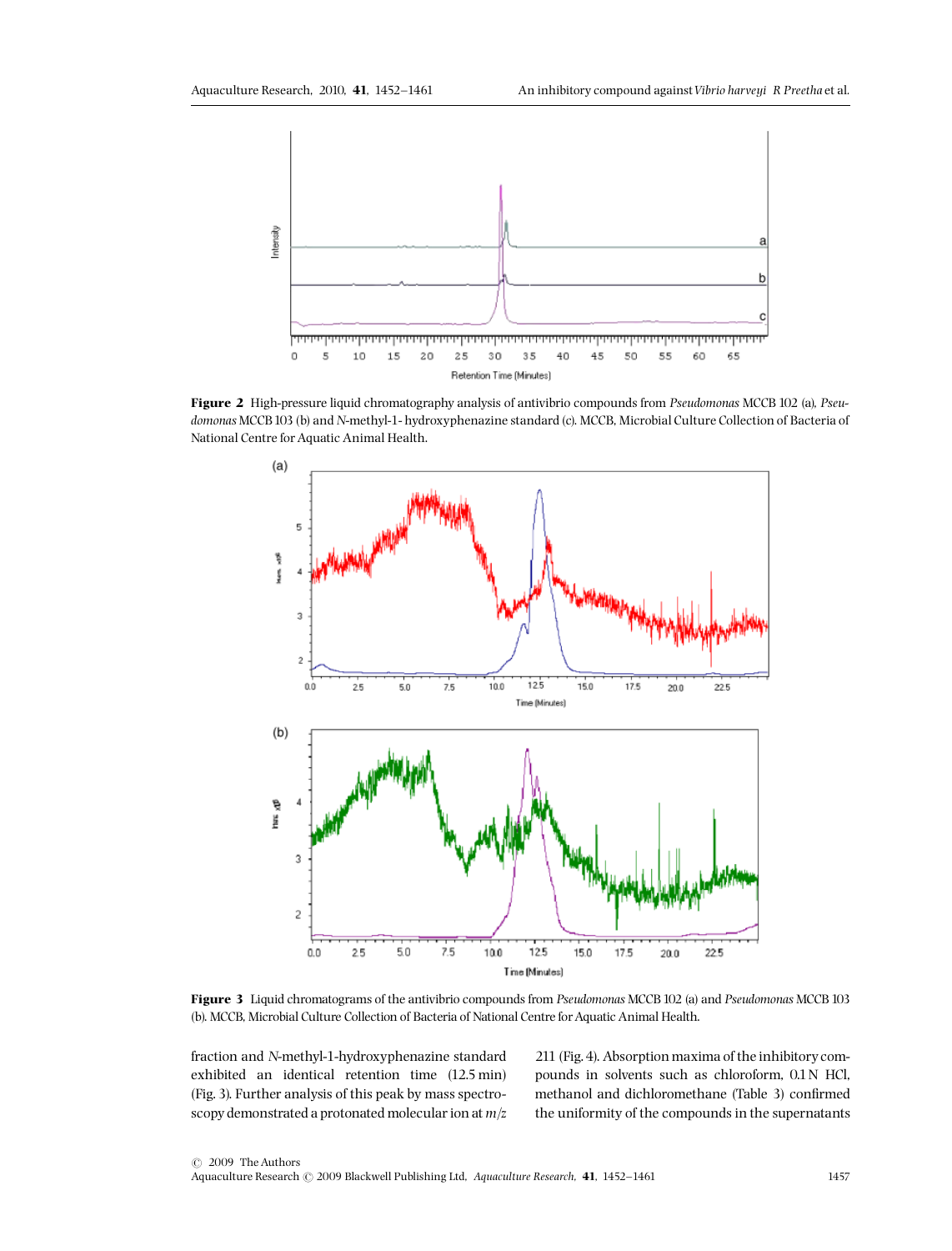

Figure 4 Mass Spectra of antivibrio compounds from Pseudomonas MCCB 102 (a) and Pseudomonas MCCB 103 (b). MCCB, Microbial Culture Collection of Bacteria of National Centre for Aquatic Animal Health.

of both the organisms. The absorption spectrum of Nmethyl-1-hydroxyphenazine recorded in solvents such as chloroform and dichloromethane remained relatively unchanged. However, protonated N-methyl-1-hydroxyphenazine (recorded in  $0.1$  mol L<sup>-1</sup>HCl) exhibited a large blue shift (170 nm). On the other hand, a substantial red shift (23 nm) was observed when the spectrum was recorded in a polar protic solvent such as methanol. These results were consistent with a zwitterionic structure in resonance with a semiquinoid structure for N-methyl-1-hydroxyphenazine. It appeared that the zwitterionic form was more predominant in polar protic solvents, where it was further stabilized by hydrogen bonding. The <sup>1</sup>H NMR spectrum is given in Fig. 5. The peaks observed in the aromatic region  $(\delta 7-9)$  and the methyl protons, which appeared as a broad peak at  $\delta$  3.9, were identical to that of N-methyl-1-hydroxyphenazine itself (Fig.6).

On testing the dose-dependent activity of the antivibrio compound in microwell plates, at 0.5  $\text{mg}\,\text{L}^{-1}$ ,

Table 3 Absorption maxima of antivibrio compound from Pseudomonas MCCB 102 and Pseudomonas MCCB 103 in different solvents

|                                                                                         | Antivibrio compounds                                                                         |                                                                                                 |  |
|-----------------------------------------------------------------------------------------|----------------------------------------------------------------------------------------------|-------------------------------------------------------------------------------------------------|--|
| Appearance                                                                              | Pseudomonas<br><b>MCCB 102</b><br>Blue in alkaline and<br>pink/purple in<br>acidic condition | Pseudomonas<br><b>MCCB 103</b><br><b>Blue in alkaline</b><br>pink/purple in<br>acidic condition |  |
| Absorption maxima<br>(nm)                                                               |                                                                                              |                                                                                                 |  |
| In chloroform                                                                           | 693, 327, 309, 265,<br>242                                                                   | 691, 327, 309, 264,<br>243                                                                      |  |
| In hydrochloric acid<br>$(0.1 \text{ mol L}^{-1})$<br>In methanol<br>In dichloromethane | 520, 387, 278, 243,<br>205<br>717, 321, 239, 209<br>693, 327, 308, 260,                      | 522, 387, 278, 242,<br>203<br>717, 319, 239, 207<br>695, 326, 308, 238                          |  |
|                                                                                         | 240                                                                                          |                                                                                                 |  |

MCCB, Microbial Culture Collection of Bacteria of National Centre for Aquatic Animal Health.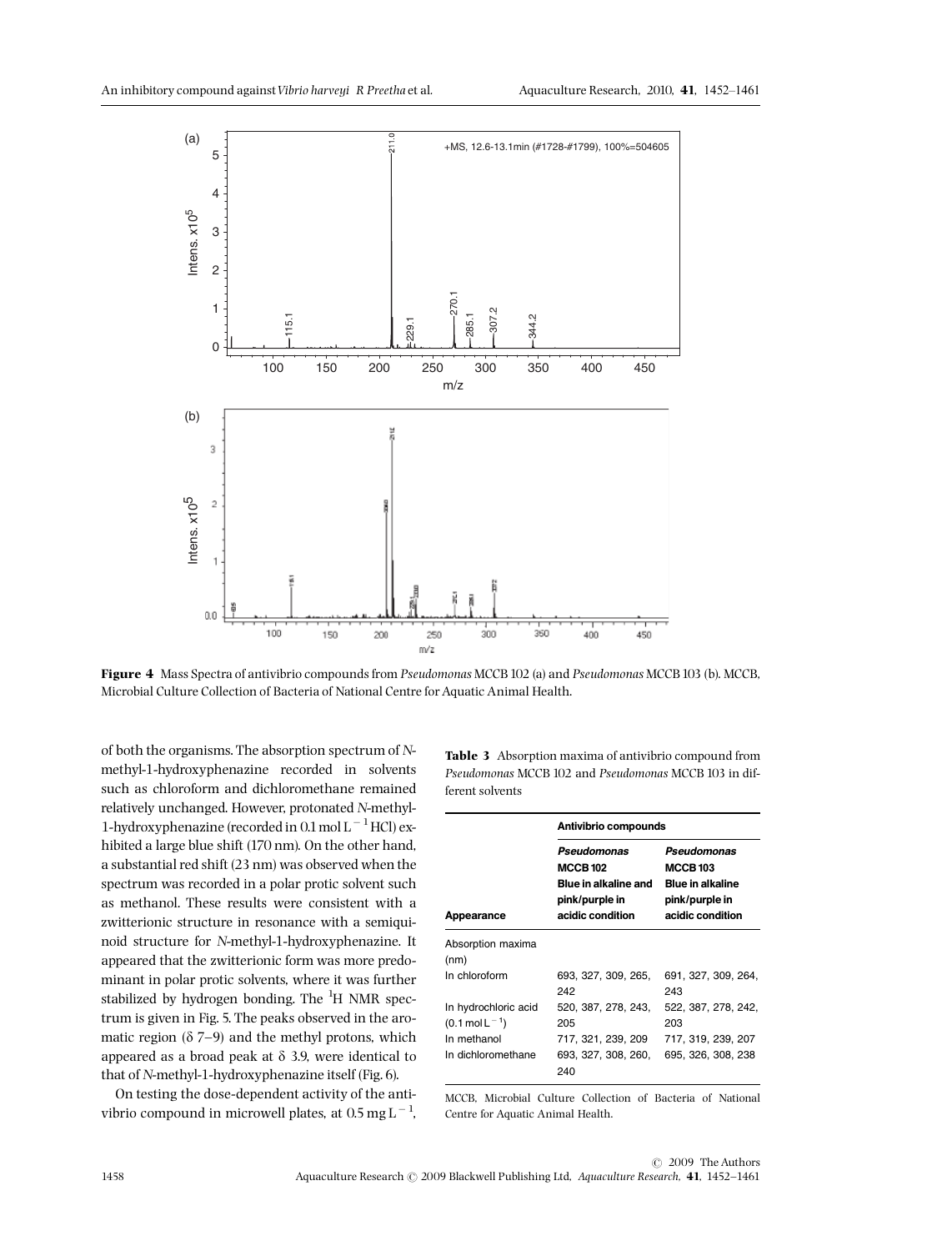

Figure 5 Nuclear Magnetic Resonance Spectra of the antivibrio compounds from MCCB 102 (a), MCCB 103 (b) and N-methyl-1- hydroxyphenazine standard (c). MCCB, Microbial Culture Collection of Bacteria of National Centre for Aquatic Animal Health.



Figure 6 Structure of the antivibrio compound produced by Pseudomonas MCCB 102 and 103 derived based on UV-Vis, <sup>1</sup>H NMR and mass spectral data. MCCB, Microbial Culture Collection of Bacteria of National Centre for Aquatic Animal Health; <sup>1</sup>H NMR, nuclear magnetic resonance spectroscopy.

the growth of V. harveyi was inhibited by arresting the cell multiplication at  $10^3$  CFU mL<sup>-1</sup> (Fig. 7). However, at 0.05 and  $0.1 \text{ mg L}^{-1}$ , the cell count increased to  $> 10^9$  CFU mL<sup>-1</sup>. On the contrary, at concentrations above  $1 \text{ mg L}^{-1}$ , the bacterial count reduced to  $\leq 40$  CFU mL  $^{-1}$  . The IC  $_{50}$  value of the compound in the primary haemocyte culture of P. monodon was found to be  $1.4 \pm 0.31$  mg L<sup>-1</sup> (Fig. 8).

# **Discussion**

In vitro antagonism of P. fluorescens against V. anguillarum (Gram et al.1999) and Pseudomonas I-2 against V. harveyi (Chythanya et al. 2002) and Pseudomonas MCCB<sub>102</sub> and 103 against a range of vibrios (Jayaprakash et al. 2005; Vijayan et al. 2006) points to the possibility of using those organisms and their products as viable alternatives to the conventional antibiotics in aquaculture. However, a detailed investigation of the nature of the inhibitory compounds produced by Pseudomonas was required. In general, the antibacterial property of the antagonistic bacteria is either due to the production of antibiotics (Raaijmakers et al. 1997), bacteriocins (Parret, Schoofs, Proost & De Mot 2003), siderophores (Gram et al. 1999), lysozymes, proteases, hydrogen peroxide and/or alteration in pH (Sugita, Shibuya, Shimooka & Deguchi1996).

On the basis of spectral and chromatographic data, we have now identified the bioactive compound produced by Pseudomonas MCCB 102 and 103 as Nmethyl-1-hydroxyphenazine, a secondary metabolite having a wide spectrum of antibacterial activity produced by Pseudomonas (Watson, Mac Dermot,Wilson, Cole & Taylor 1986; Vukomanovic, Zoutman, Stone, Marks, Brien & Nakatsu 1997; Norman et al. 2004) as the active ingredient. We ascribe the undependable data from GC-MS analysis to the low volatility/stabililty of the compound under the conditions used for the analysis. However, our findings are consistent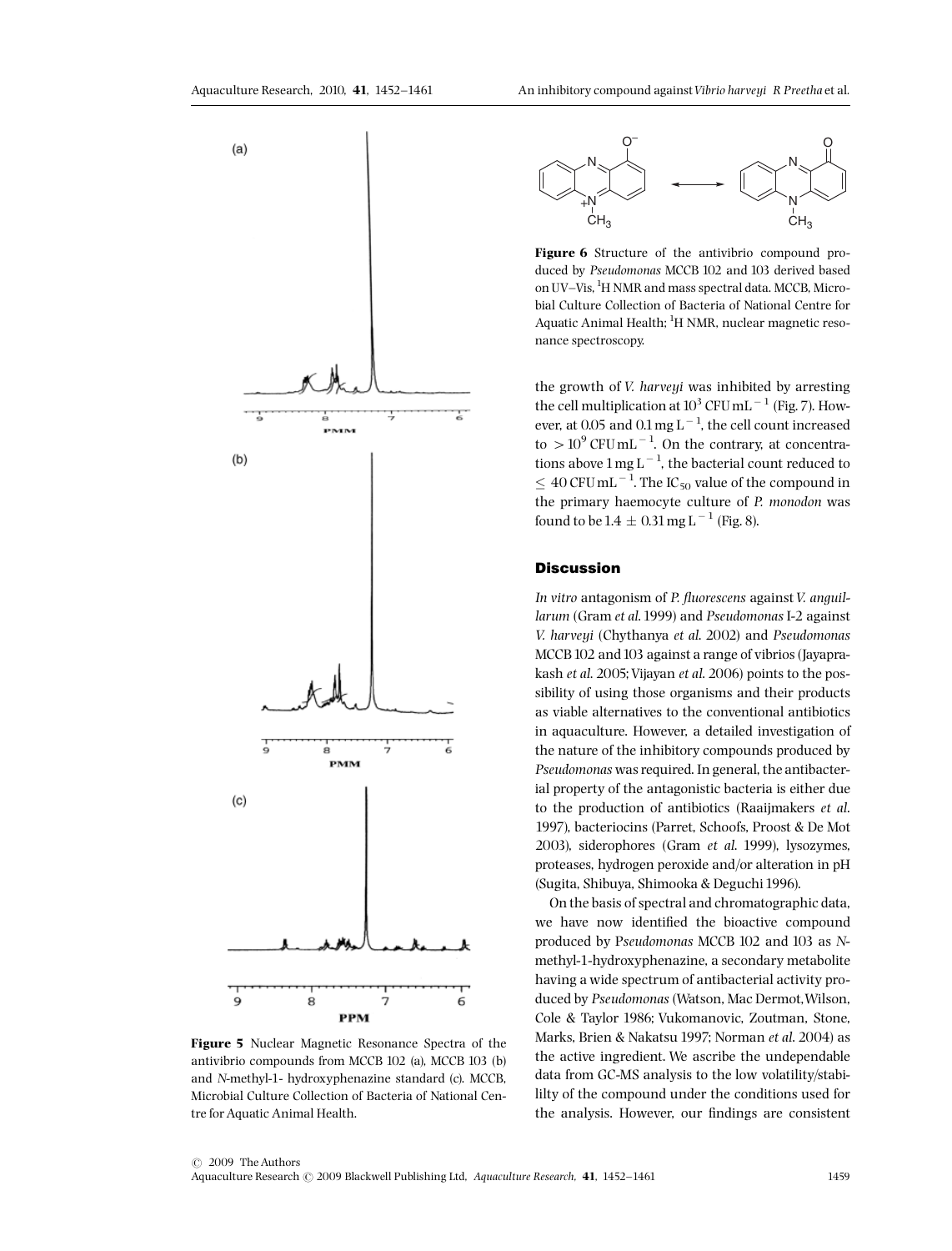

Figure 7 Growth of Vibrio harveyi at different concentrations of inhibitory compound.



Figure 8 Cytotoxicity of the antivibrio compound in Penaeus monodon haemocyte culture.

with those reported by Watson et al. (1986). Mass spectra confirmed that N-methyl-1-hydroxyphenazine  $(MW = 210)$  was the active component isolated from Pseudomonas MCCB 102 and MCCB 103. The absorption spectral data observed by us were consistent with that of N-methyl-1-hydroxyphenazinee described by Fernandez and Pizarro (1997); the aromatic region  $(\delta$  7-9) exhibited a good correspondence with those reported in the literature (Rao & Sureshkumar 2000). The methyl protons appeared as a broad peak at  $\delta$  3.9. Based on these data, we concluded that the active ingredients present in the extracts from Pseudomonas MCCB 102 and MCCB 103 were N-methyl-1-hydroxyphenazine itself.

Many species of Vibrio are found to be pathogenic to shrimps/prawns and are reported to be resistant to antibiotics. Among them, *V. harveyi* has been reported as the most important aquaculture pathogen with multiple antibiotic resistance, causing mass mortalities in shrimp/prawn hatcheries (Tendencia & de la Pena 2001). However, in vitro tests suggested that N-methyl-1-hydroxyphenazine was a potential inhibitory compound and it could arrest the growth

of *V. harveyi* at a low concentration (0.5 mg  $L^{-1}$ ). The  $IC_{50}$  value of pyocyanin in P. monodon haemocyte culture was found to be  $1.4 \pm 0.31$  mg L<sup>-1</sup>. These data suggest that the compound can be applied as a prophylactic in the rearing water of cultured aquatic species, especially shrimp, at  $0.5 \text{ mg L}^{-1}$ . The antibacterial and antifungal property of phynazine antibiotic, N-methyl-1-hydroxyphenazine, has been described against human and plant pathogens (Baron & Rowe1981; Kerr,Taylor, Rutman, Hoiby, Cole & Wilson1999).This is the ¢rst report on its antivibrio property in aquaculture pathogens.

N-methyl-1-hydroxyphenazine as such in the cellfree supernatant can be stored at  $4^{\circ}$ C for 1 year without losing its inhibitory property. The persistence of antivibrio property up to 100  $\degree$ C, shelf-life at 4  $\degree$ C, stability in different organic solvents and varying pH make the molecule ideal for aquaculture application. The significant reduction  $(P<0.05)$  obtained after autoclaving for 15 min at 121  $^{\circ}$ C suggests the synergistic effect of temperature and pressure on the compound. This is unlikely to interfere with its application as the feed materials are seldom autoclaved. The activity of the compound was also found to be stable after treatments with proteases such as a-chymotrypsin, trypsin, proteinase K and pronase E (Jayaprakash 2005). Moreover, the bacteriostatic nature of the molecule at a low concentration of  $0.5$  mg L<sup>-1</sup> makes it an ideal prophylactic. Currently, the organism has been made available as a commercial product named  $PS-1<sup>TM</sup>$  for use in aquaculture ponds in the event of luminous vibriosis. The culture (300 mL) is brewed in 100 L pond water by supplementing with boiled spent feed 250 g and 100 g rice bran for 24 h and broadcasted over a 1ha area with 70 cm water depth. As the next step, it is planned to undertake studies on its pharmacodynamics and pharmacokinetics as an aquaculture drug.

## Acknowledgments

This study was funded by the Department of Ocean Development under the project number DOD/11/ MRDF/4/3/UNI/97(p-8) and the Department of Biotechnology under project Programme Support in Marine Biotechnology, project number BT/PR4012/ AAQ/03/204/2003, Ministry of Science and Technology, Government of India, New Delhi. The first author thanks DOD and DBT for fellowship. We also acknowledge the use of the facilities of the NMR Research Centre and Molecular Biophysics Unit, Indian Institute of Science, Bangalore, India.